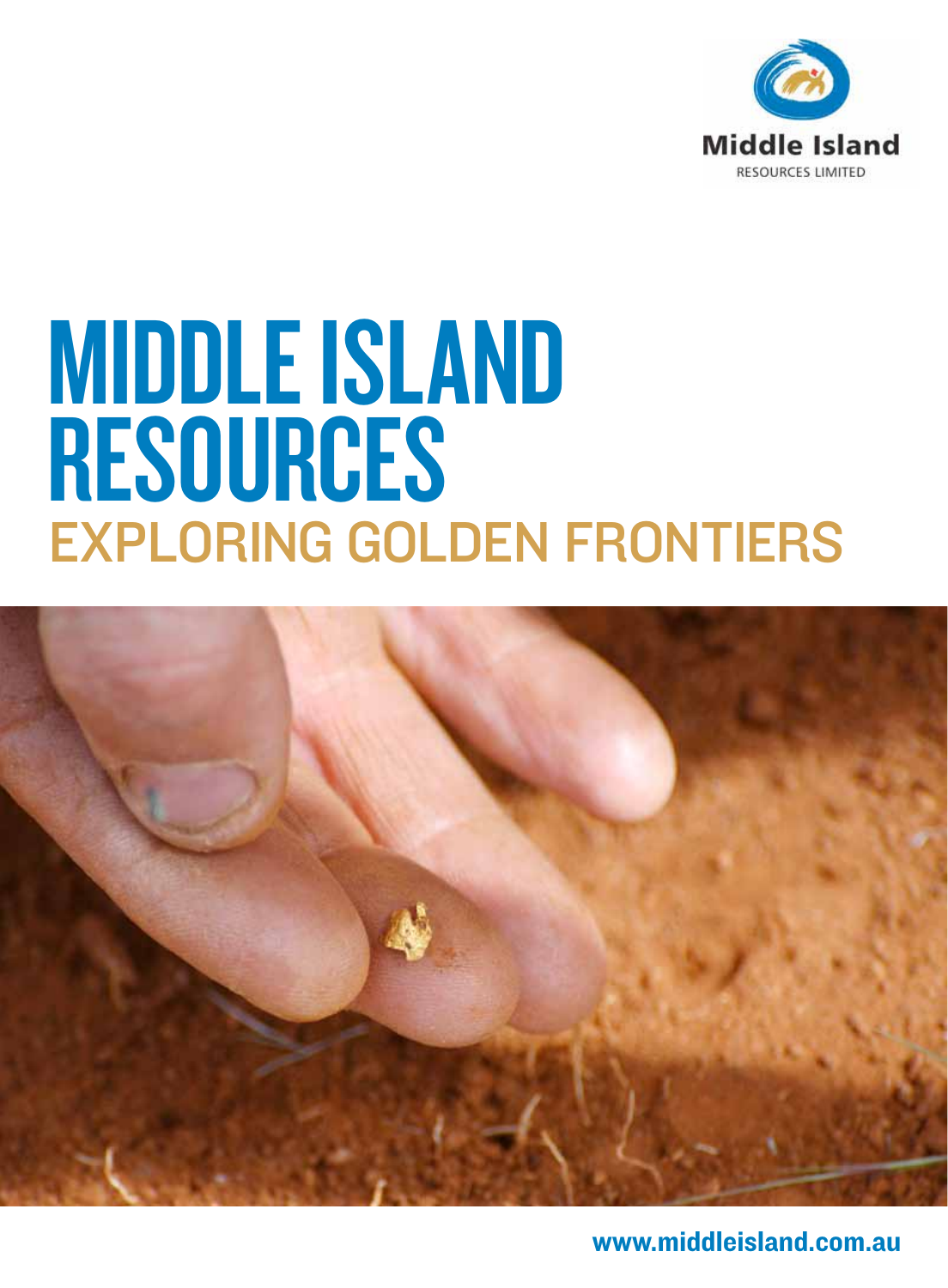# EXPLORING GOLDEN FRONTIERS

*Middle Island Resources Limited (MDI) is focused on gold, selecting underexplored territories within West Africa: it is not afraid of commitment, hoping to acquire a producing mine in Niger in order to consolidate its position there*

WRITTEN BY: JOHN O'HANLON research by: robert hodgson

## Middle Island Resou rces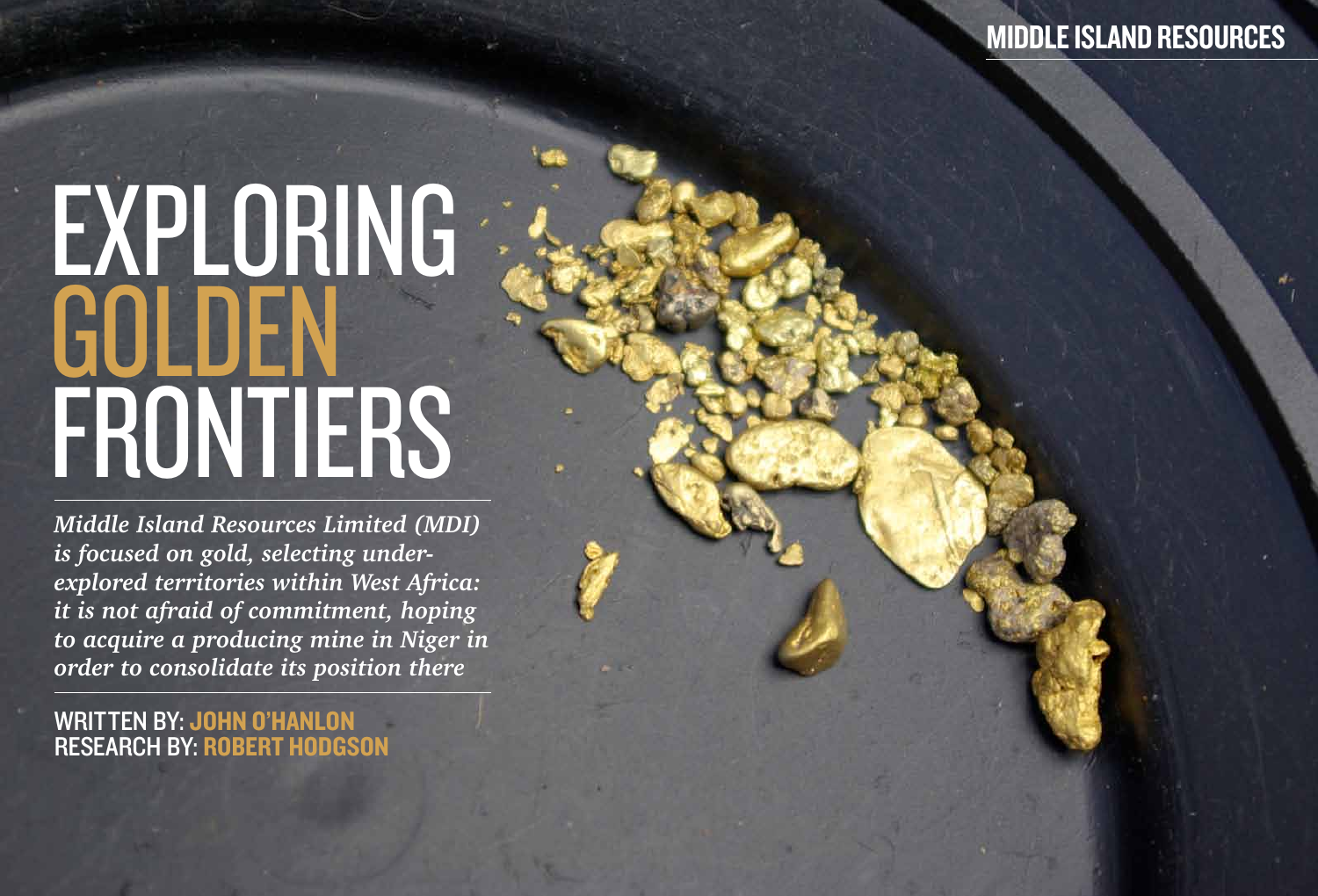

alancing risks against<br>
opportunities is always a difficult<br>
call, and it is a problem that ASX<br>
listed Middle Island Resources<br>
takes very seriously. That is<br>
why the company, which was established to opportunities is always a difficult call, and it is a problem that ASX listed Middle Island Resources takes very seriously. That is develop gold prospects in West Africa, has focused on countries that have an 'acceptable' level of sovereign risk, and in which there has been some precedent of successful mining.

The company has made rapid progress since its IPO in December 2010, thanks to its strong portfolio of properties and the very deep and broad experience of its management

team, led by MD Rick Yeates, a professional geologist with 30 years of international experience, much of it in West Africa. After periods spent at BHP Billiton, Newmont and Amax, Yeates founded a small consulting and contracting group, RSG,

which subsequently grew into RSG Global an international business which was sold to an Australian listed group Coffey Mining in 2006. He remained with Coffey until he took the step of establishing Middle Island in 2010.

Yeates and his team believe that West Africa offers exposure to one of the bestendowed and most prospective gold terrains on earth, where new discoveries continue to be routinely made and new projects are being developed. The rate of discovery right across the Sahel in particular, as opposed to the rain forests to the south, has been enhanced by the application of auger drilling techniques. Auger drilling is a useful tool for quickly

1.116<sub>KM<sup>2</sup></sub> Extent of Reo property in Burkina Faso

and cheaply collecting geochemical samples from underneath shallow overburden or in places where some surface contamination is suspected. The augers are typically simple petrol engine driven devices mounded at the back of a small trailer or truck, and as such are versatile and easily moved to the optimum site. "They allow rapid assessment of large tracts of prospective terrain," he says, "defining the saprolite gold response beneath transported or transposed soil and laterite cover." The Middle Island executive team has been largely responsible for recognising the requirement for this exploration technique, and was

> responsible for introducing the first fleet of 4x4-mounted auger rigs into West Africa in 2006 to facilitate an impressive increase in the deposit discovery rate.

> The three countries in which Middle Island operates, Burkina Faso, Liberia and

Niger each have their own particular issues relating conflict and deprivation, however they are generally stable jurisdictions and share the need to develop their resources in order to provide much needed GDP growth. They are mining-friendly countries, and he points out that spreading out operations across different economies itself mitigates the risk to investors. These are also under-explored territories.

Liberia is a case in point. Middle Island's Nuon River Project, 275 kilometres from the capital Monrovia, is considered to represent one of the most technically prospective gold holdings in West Africa and Yeates believes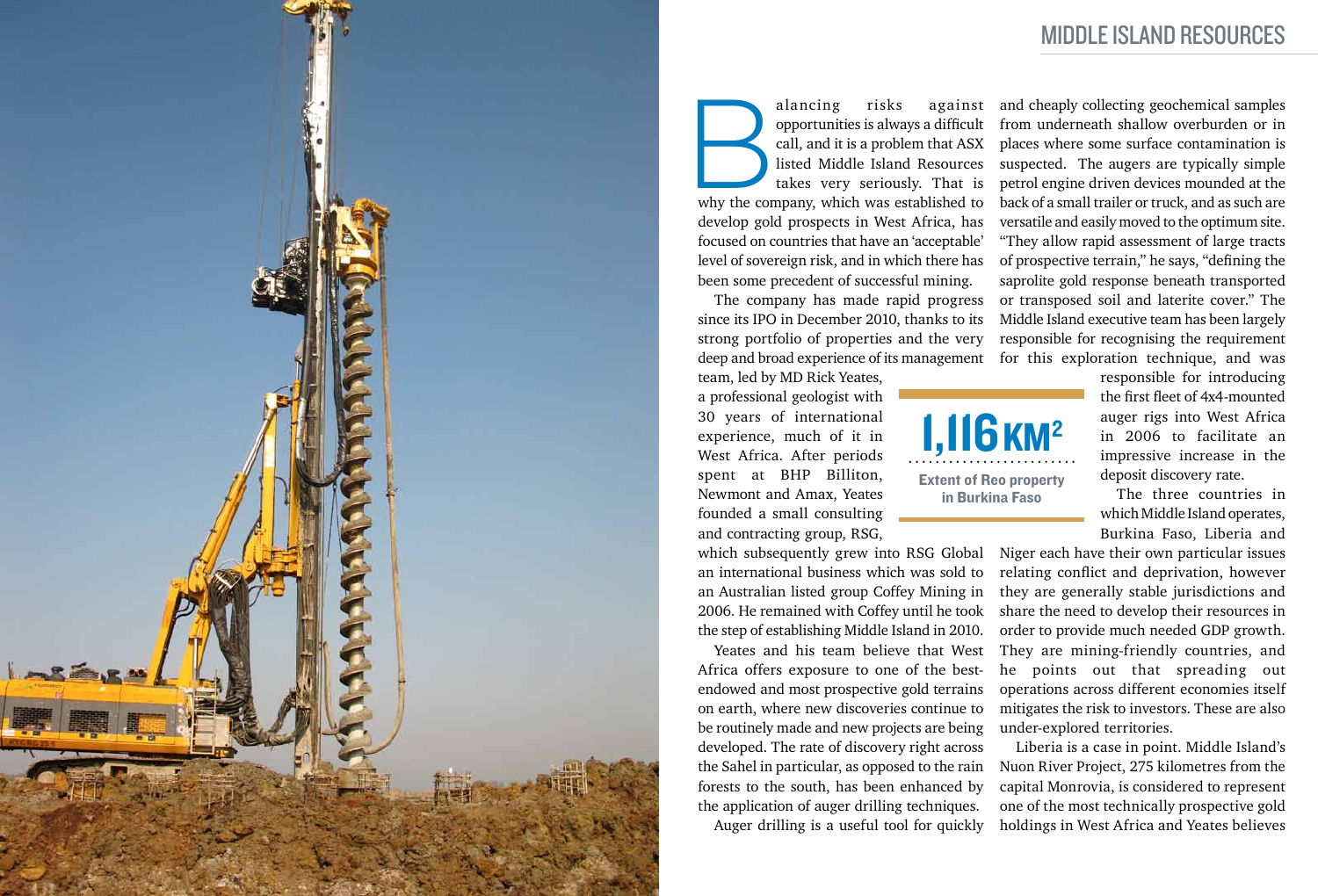



#### INTEGRITY - INNOVATION - INVOLVEMENT

#### **GLOBAL CAPABILITIES AND LOCAL EXPERTISE TO MEET DRILLING NEEDS IN AFRICA**

- · Best in Class Safety Standards
- Full Spectrum of Drilling Services

At Foraco, we speak drilling!

www.foraco.com INFO@FORACO.COM

it could generate in excess of two million ounces of gold. This substantially under-explored region of Liberia may yet prove to host the company's first significant gold resource, in part because the shallow dip minimises drilling requirements. However it is more expensive to operate there so in view of the current uncertainty in

#### **FORACO**

gold prices the focus has shifted to more advanced targets in Burkina Faso and Niger.

The Reo Project in Burkina Faso lies approximately 150km by road west of the capital Ouagadougou and consists of exploration permits in which Middle Island has a 100 percent interest, acquired from Newmont Mining for \$2.5 million. The exploration permits collectively cover an area of 1,166 square kilometres. Between 2007 and 2010, gold mineralisation was identified by Newmont at six main prospects, and a further volcanic massive sulphide (VMS) prospect is located to the south-east of the Bissou permit application. A further prospect, Samba, has been identified Middle Island's own subsequent exploration.

However many may feel that the foothold Middle Island has gained in the Sirba

### Middle Island Resources



#### NEW PRECIOUS RESOURCE DISCOVERED

Click here to visit our dedicated homepage for the mining community

www.bus-ex.com/mining

BEST PRACTICE IN MINING

MATTTE

"Auger drilling allows rapid assessment of large tracts of prospective terrain"

Foraco, a global provider of drilling services to the mining industry in Africa, is pleased to be partnering with Middle Island Resources in advancing their projects in Niger and Burkina Faso. Our equipment includes high-tech drilling rigs offering reliability, performance and safety. Our staff is experienced and dedicated to the successful completion of your projects. All this combined with our values of integrity, innovation and involvement has resulted in Foraco becoming the third largest global mineral driller. www.foraco.com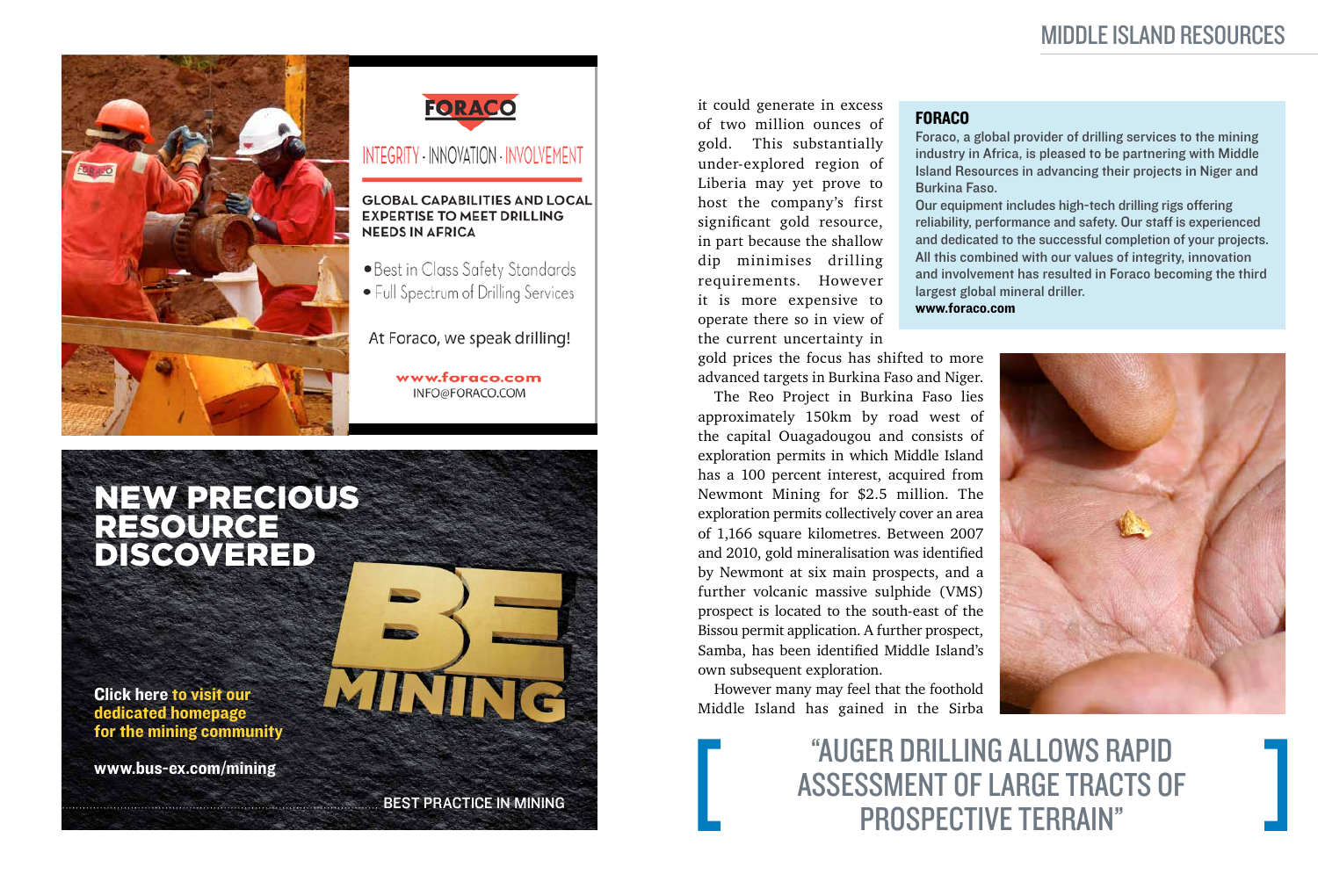## "You can produce gold on site, FLY IT OUT IN AN AEROPLANE AND SELL it over the counter"

greenstone belt of Niger is of even greater potential. The gold mined at Samira Hill since 2004 has been of strategic importance to the government of Niger, which holds a 20 percent stake in the mine. The company had been developing a number of properties in the vicinity: now it has agreed to buy out the remaining 80 percent of Samira Hill from the Canada's Semafo for \$1.25 million. This is a transformational opportunity for Middle Island, says Yeates, who predicts a life of at least eight years, with production of between

and sell it over the counter. There is no need for expensive infrastructure, railroads, ports and so on." That creates an ideal situation in Africa's Savanna belt, where roads are few.

in close consultation with local communities and be consistent with their priorities. And they must be designed, implemented and managed by an experienced NGO. The first social project in partnership with French NGO, Eau Vive, provided the village of Pouni Nord near the Reo Project in Burkina Faso with drinking water, pumped by solar power. At Koutougou near the Nassilé Project in Niger the company built a school and sanitary facilities as well as a water borehole and further projects followed in Burkina Faso and Liberia. **B** 

Though headquartered in Perth, Western Australia, Middle Island's primary operating base is located in Ouagadougou and is supported by small satellite offices in Niamey and Monrovia. Exploration bases and fly camps have also been established at the Reo, Nassilé and Nuon River projects. Middle Island Resources contributes up to five percent of its exploration budget each year to social development initiatives within the communities in which it operates.

This is no mere window dressing: the company insists on projects being sustainable in the long term. They must be developed

40,000 and 50,000 ounces per annum for the first three years with further upside when the other deposits within Sirba, namely Kirba and Tialkam South, are added. However it is not yet a done deal, as Niger's state mining company Sopamin has expressed an interest in extending its existing 20 percent to full ownership of Samira Hill.

Despite recent fluctuations in the price of gold, in the longer term it remains very strong, he and his fellow directors are convinced. "You can produce it on site, fly it out in an aeroplane



For more information about Middle Island Resources visit: www.middleisland.com.au